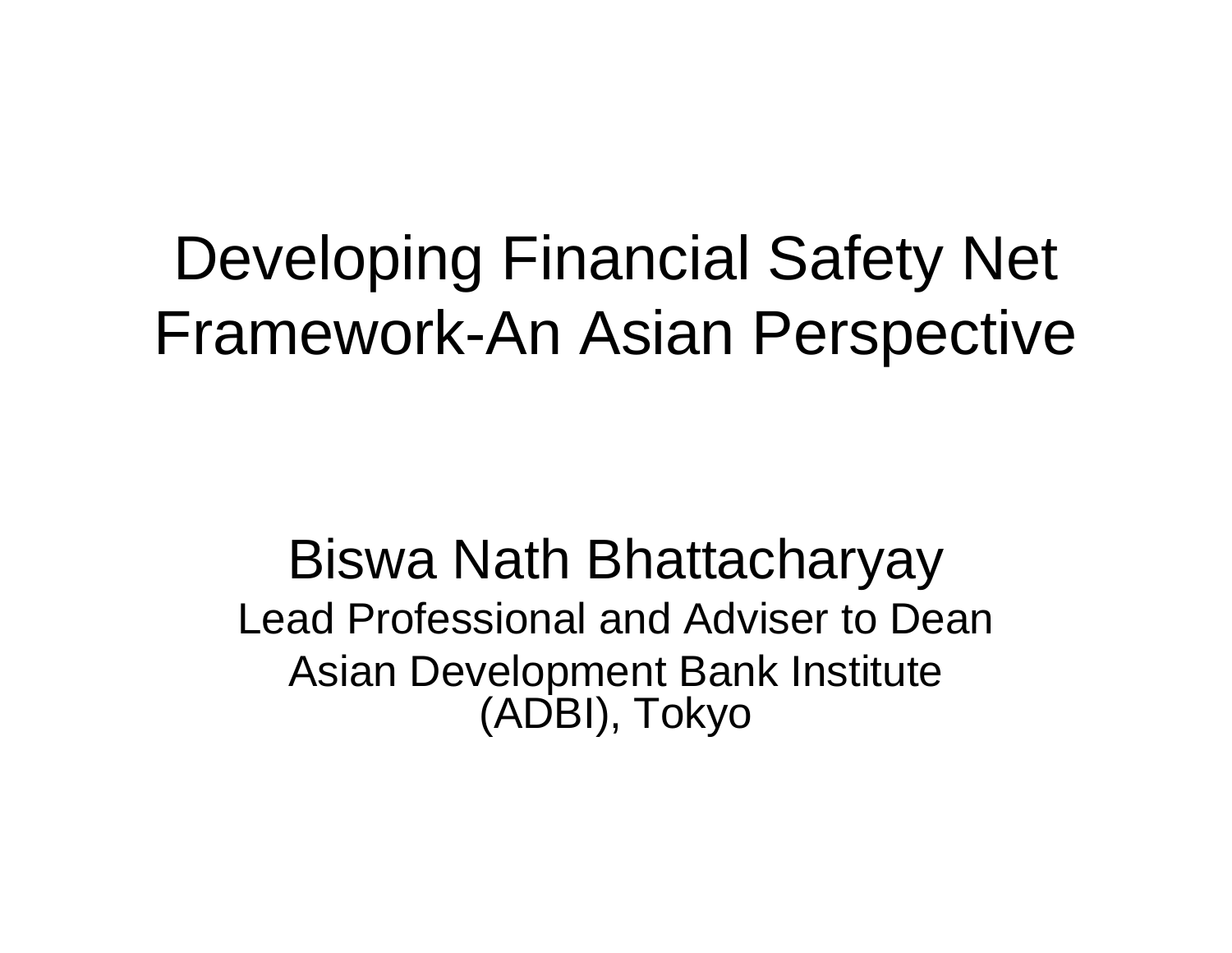# Developing FSN Framework: Issues and Challenges

- No commonly agreed/accepted arrangements, standard or framework for FSN
- For whom?-Banks & other financial institutions only?
- Need to establish an appropriate framework global financial safety at the global, regional and bilateral levels for preventing liquidity crises arising out of capital volatility and addressing contagion effects from crisis through pre-emptive provision of liquidity
- Adequacy and effectiveness of operation of financial safety nets and the structure of its components and their interrelations
- The framework should be able to balance between safety and soundness of the financial system; and tolerated risk level (moral hazard).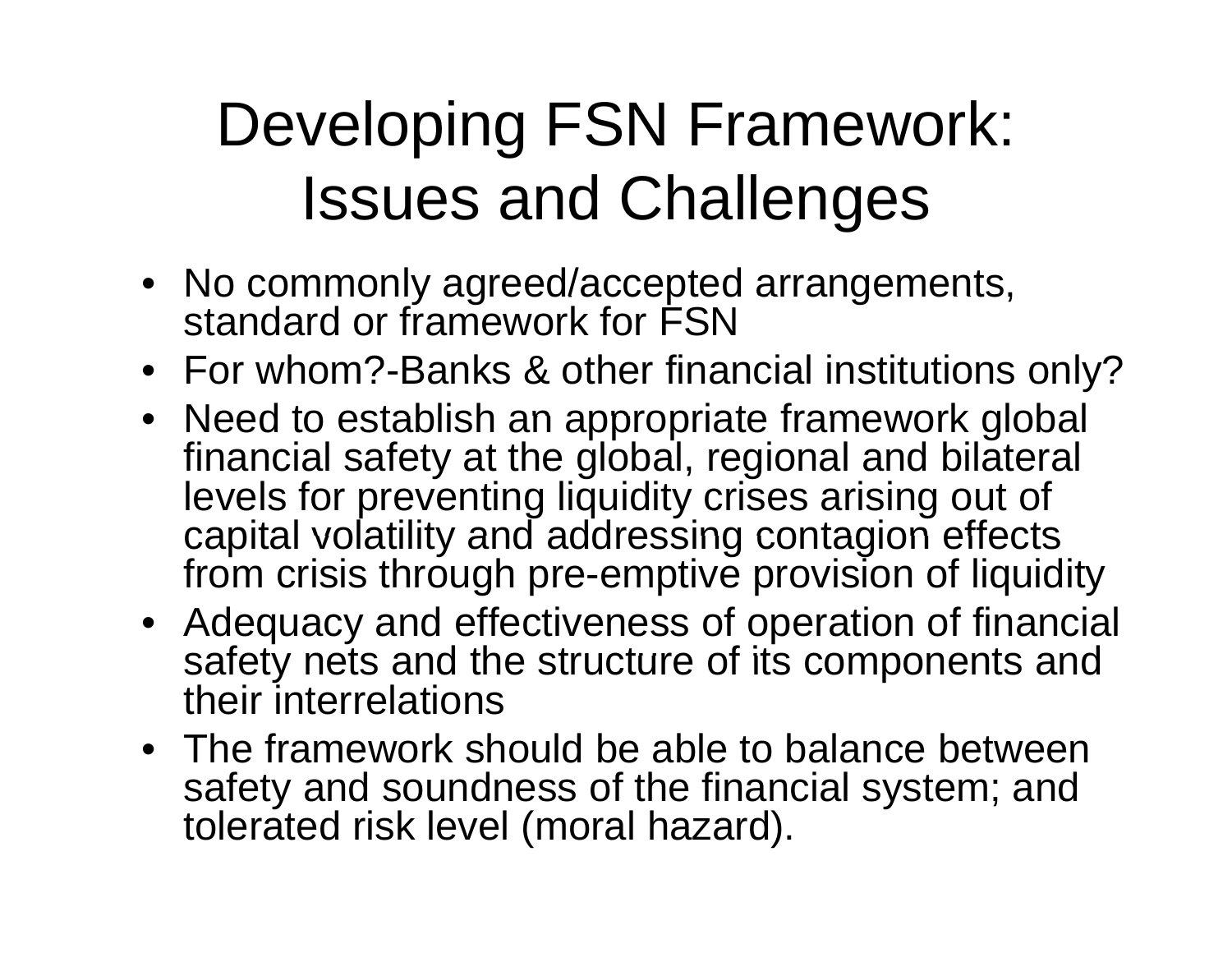# Components of FSN

- Lender of last resort-Monetary and Fiscal authorities
- Deposit Insurance-moral hazard for unlimited coverage
- $\bullet\,$  Macro-prudential Regulation and Supervision-Prudential authorities
- Failure Resolution Mechanism-Monetary and Fiscal authorities (Schich, 2008)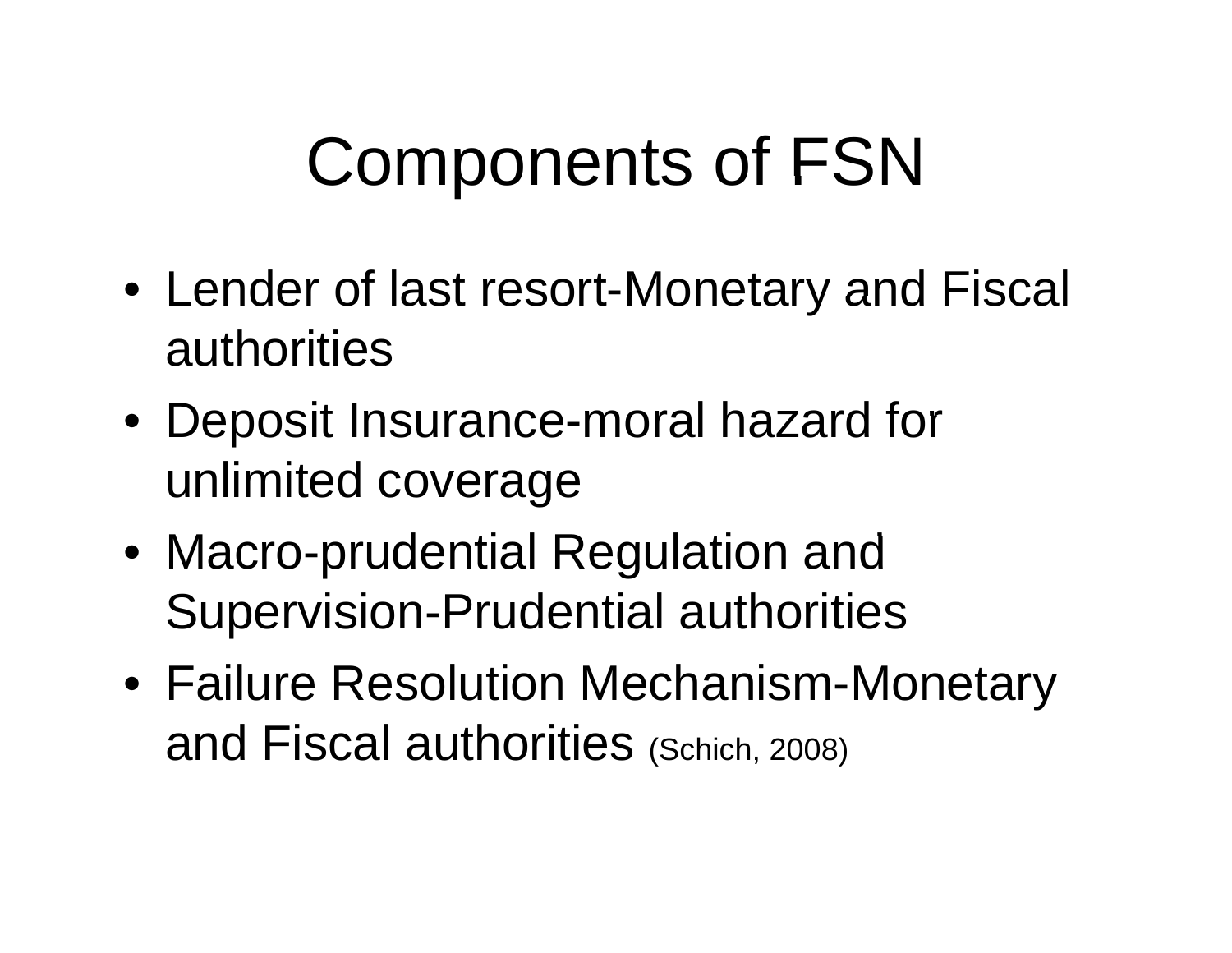### Financial System



Source: Hyun Song Shin, 2010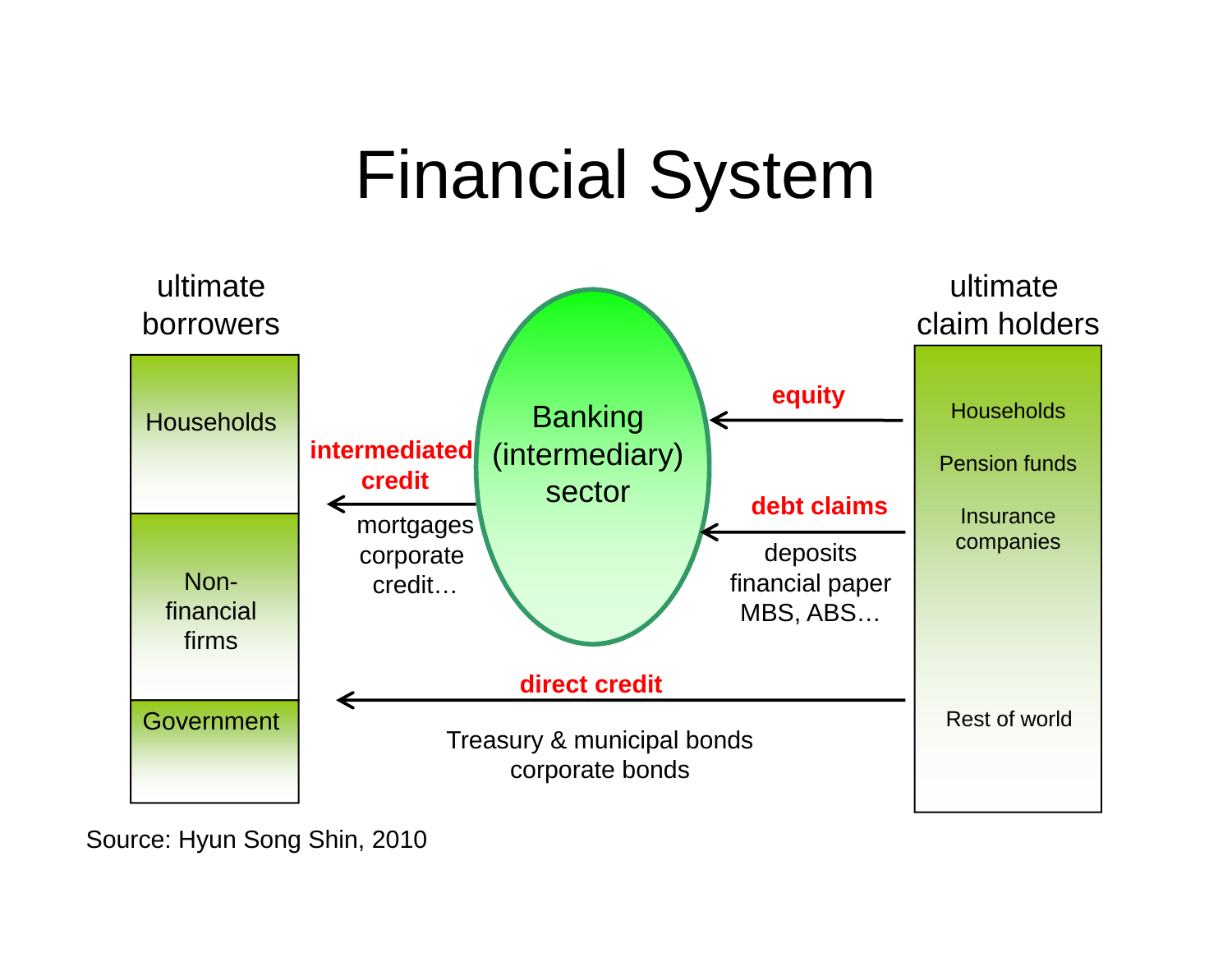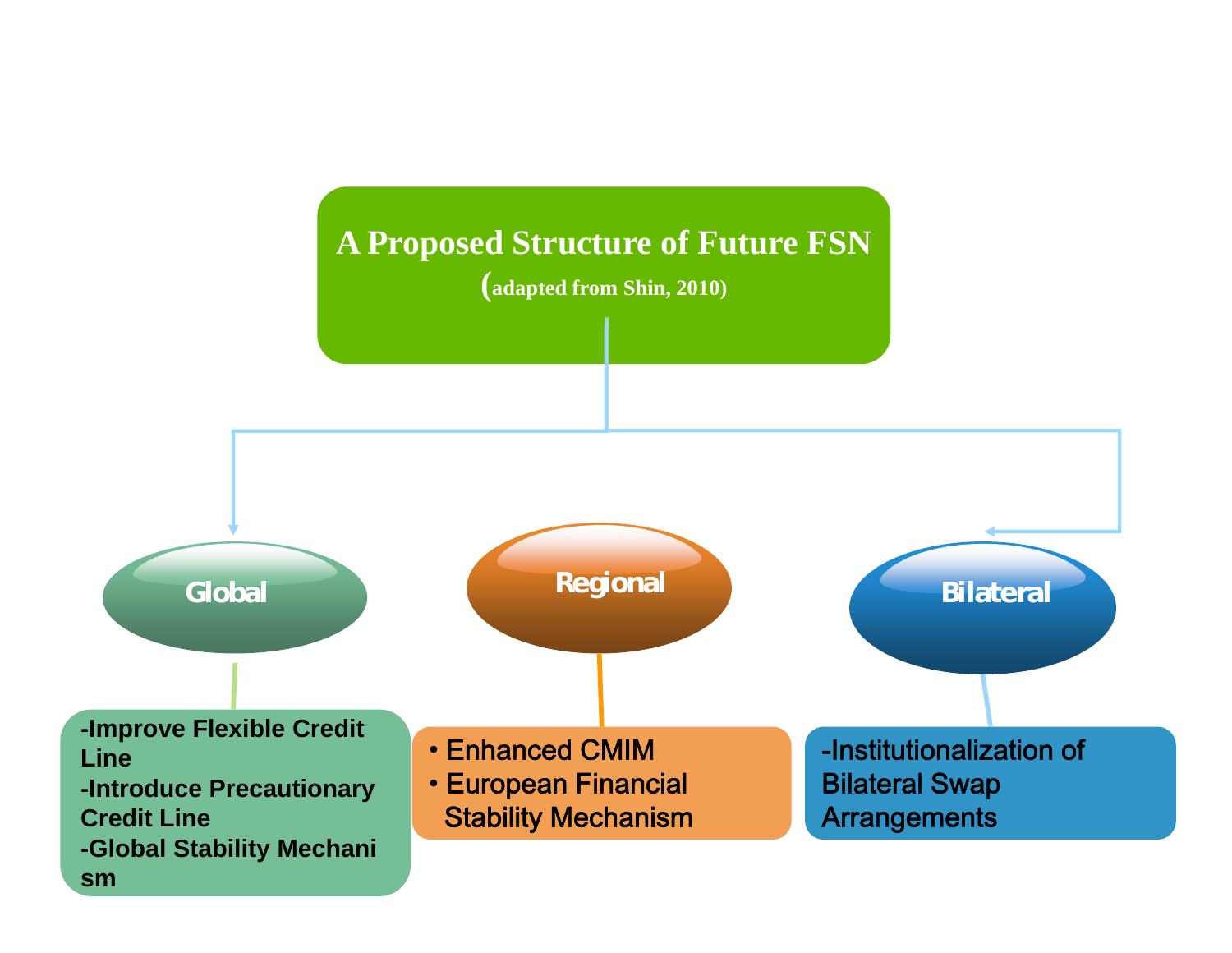### Bilateral Currency Swap Arrangements

- Bilateral agreements between central banks of an economy and a reserve currency central bank can provide FX liquidity to local financial institutions in need.
- Federal Reserve provided dollar swap arrangements with Brazil, Korea, Mexico, and Singapore (as well as with 10 advanced countries), and European Central Bank and Swiss National Bank each extended Euro liquidity to Hungary and Poland.
- These bilateral swaps have been effective, however, liquidity receiving economies do not have control for timely provision.
- Need for formalization and institutionalization of bilateral swaps

Source: Ishi et. al, 2009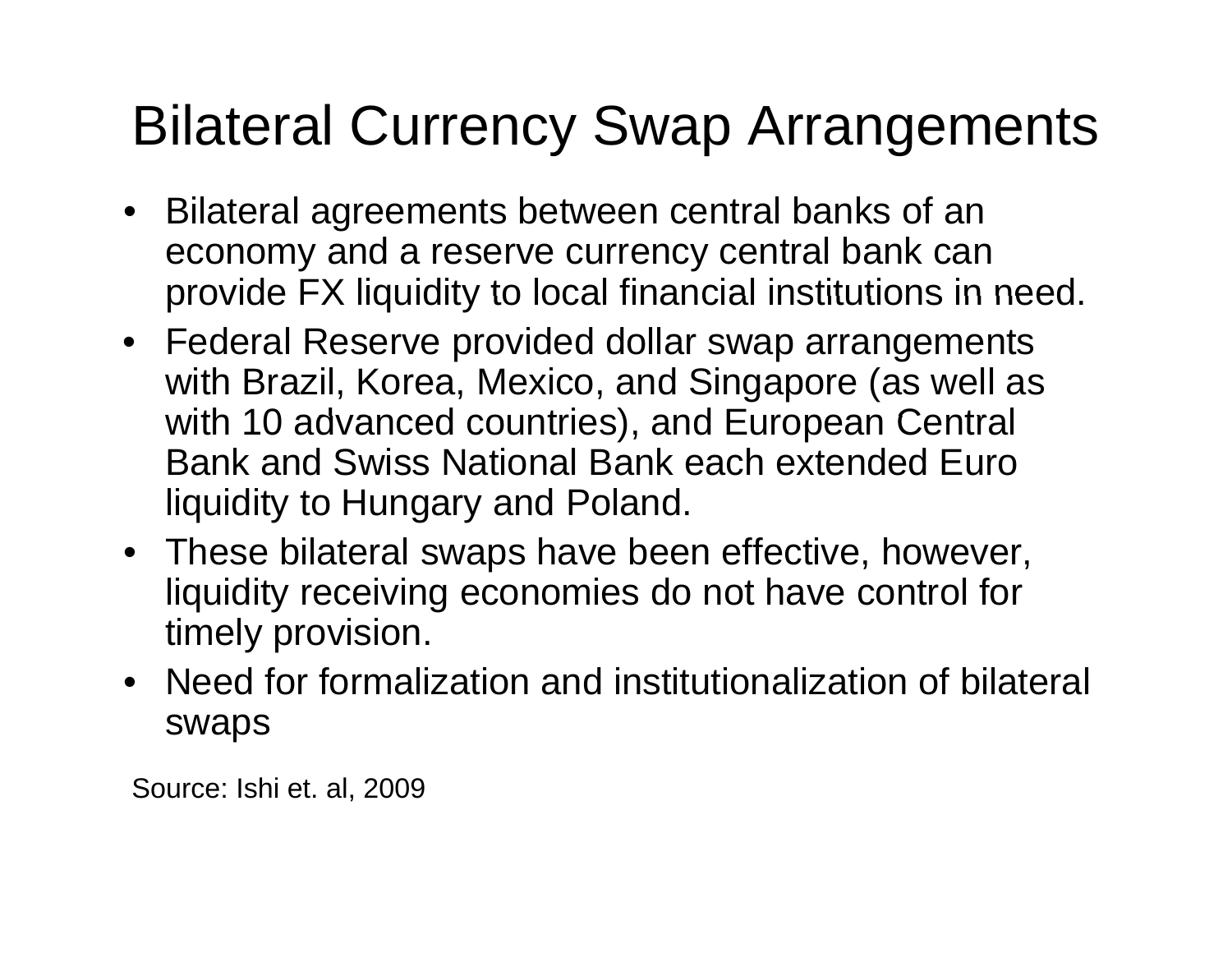### **Structure of the Chiang Mai Initiative**

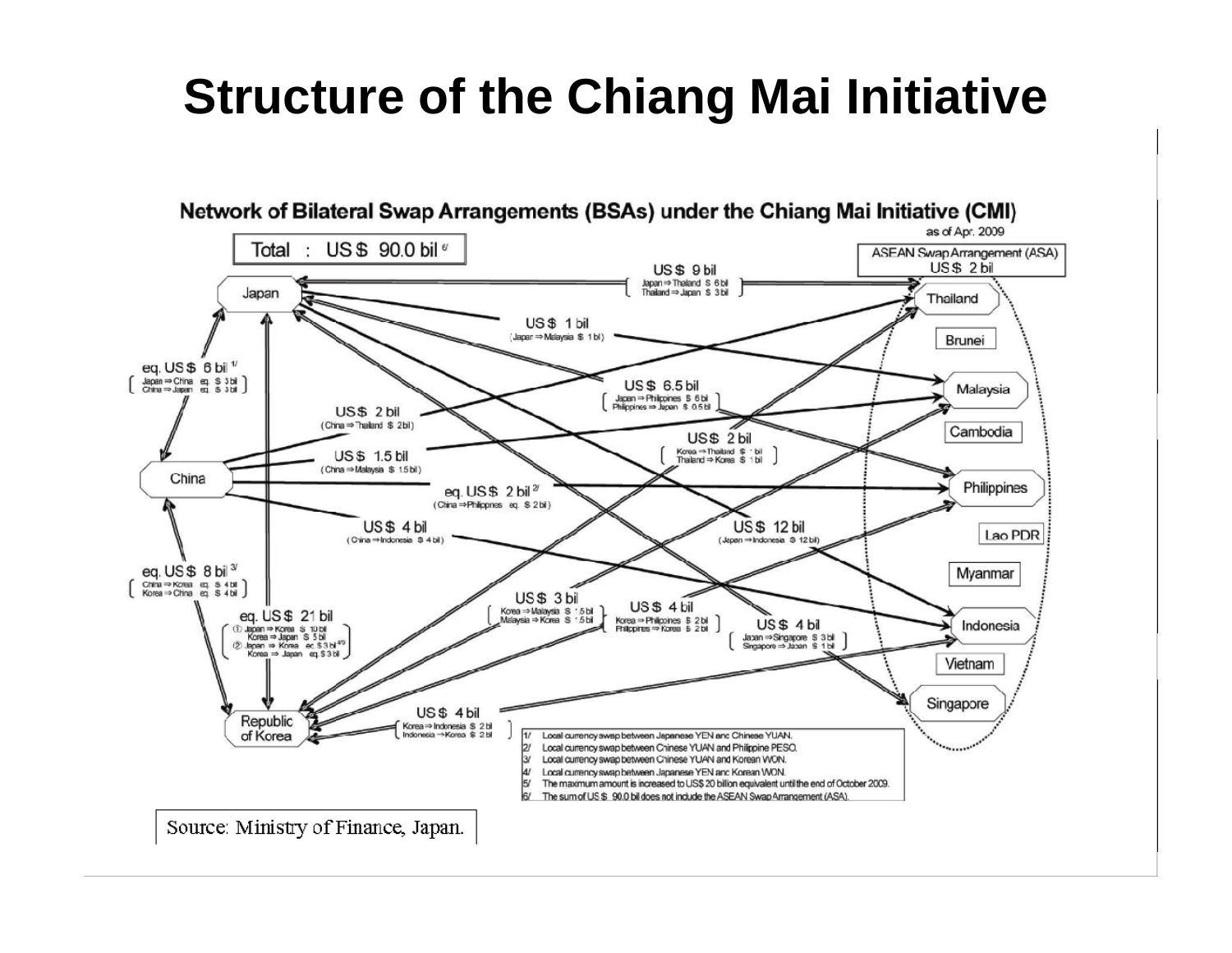#### **CMIM Contributions and Borrowing Multipliers**

| Country     | <b>Contribution (US\$ Billion)</b>                                                                                        | <b>Borrowing Multiplier</b><br>5 |  |
|-------------|---------------------------------------------------------------------------------------------------------------------------|----------------------------------|--|
| Brunei      | 0.01                                                                                                                      |                                  |  |
| Cambodia    | 0.12                                                                                                                      | 5                                |  |
| PRC         | 38.40 PRC, Excluding Hong Kong, China 34.2                                                                                | 0.5                              |  |
|             | Hong Kong, China 4.2                                                                                                      | $2.5*$                           |  |
| Indonesia   | 4.77                                                                                                                      | 2.5                              |  |
| Japan       | 38.40                                                                                                                     | 0.5                              |  |
| Korea       | 19.20                                                                                                                     |                                  |  |
| Lao PDR     | 0.03                                                                                                                      | 5                                |  |
| Malaysia    | 4.77                                                                                                                      | 2.5                              |  |
| Myanmar     | 0.06                                                                                                                      | 5                                |  |
| Philippines | 3.68                                                                                                                      | 2.5                              |  |
| Singapore   | 4.77                                                                                                                      | 2.5                              |  |
| Thailand    | 4.77                                                                                                                      | 2.5                              |  |
| Viet Nam    | 1.00<br>* Hong Kong, China's borrowing is limited to IMF delinked portion because Hong Kong, China is not a member of the | 5                                |  |

Hong Kore<br>IMF

Source: The Joint Media Statement of The 12th ASEAN+3 Finance Ministers' Meeting, 3 May 2009, Bali, Indonesia.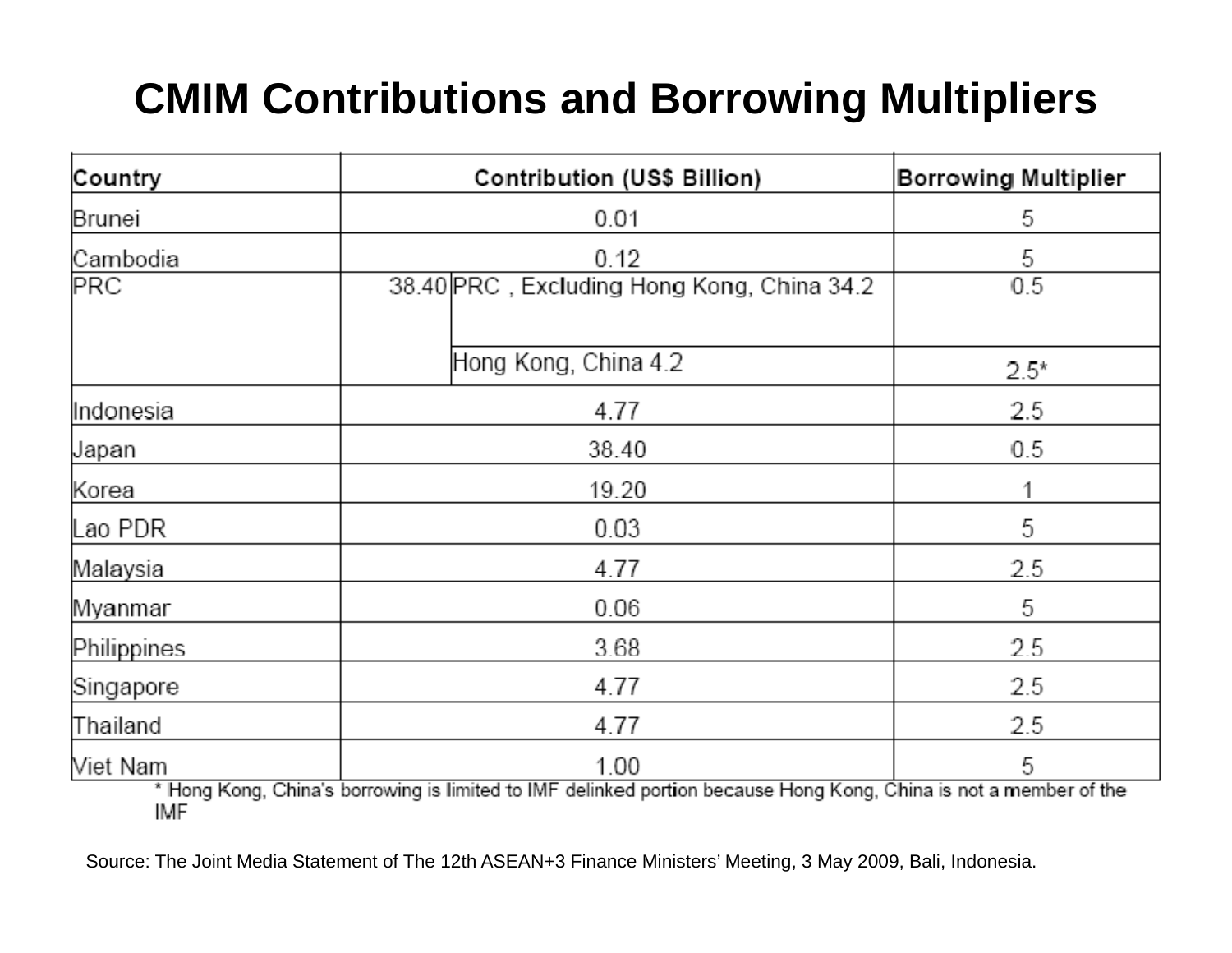#### **Gross Official Foreign Reserves (in Billion US\$)**

#### **-By the end of 2008, East Asia accumulated more than US \$ 4 trillion accounting for 55% of world reserve**

| Year            | 1997  | 2000  | 2003  | 2006    | 2008    |
|-----------------|-------|-------|-------|---------|---------|
| <b>PRC</b>      | 146.4 | 171.8 | 416.2 | 1,080.8 | 1,946.0 |
| HK, China       | 92.8  | 107.6 | 118.4 | 133.2   | 182.5   |
| Indonesia       | 17.5  | 29.4  | 36.3  | 42.6    | 51.6    |
| Japan           | 226.7 | 361.6 | 673.6 | 895.3   | 1,030.8 |
| <b>Korea</b>    | 20.5  | 96.3  | 155.5 | 239.1   | 201.5   |
| <b>Malaysia</b> | 21.5  | 28.7  | 44.3  | 82.9    | 92.2    |
| Philippines     | 8.7   | 15.1  | 17.1  | 23.0    | 37.5    |
| Singapore       | 71.4  | 80.2  | 96.2  | 136.3   | 174.2   |
| <b>Thailand</b> | 26.9  | 32.7  | 42.2  | 67.0    | 111.0   |

Source: Sussangkarn, 2010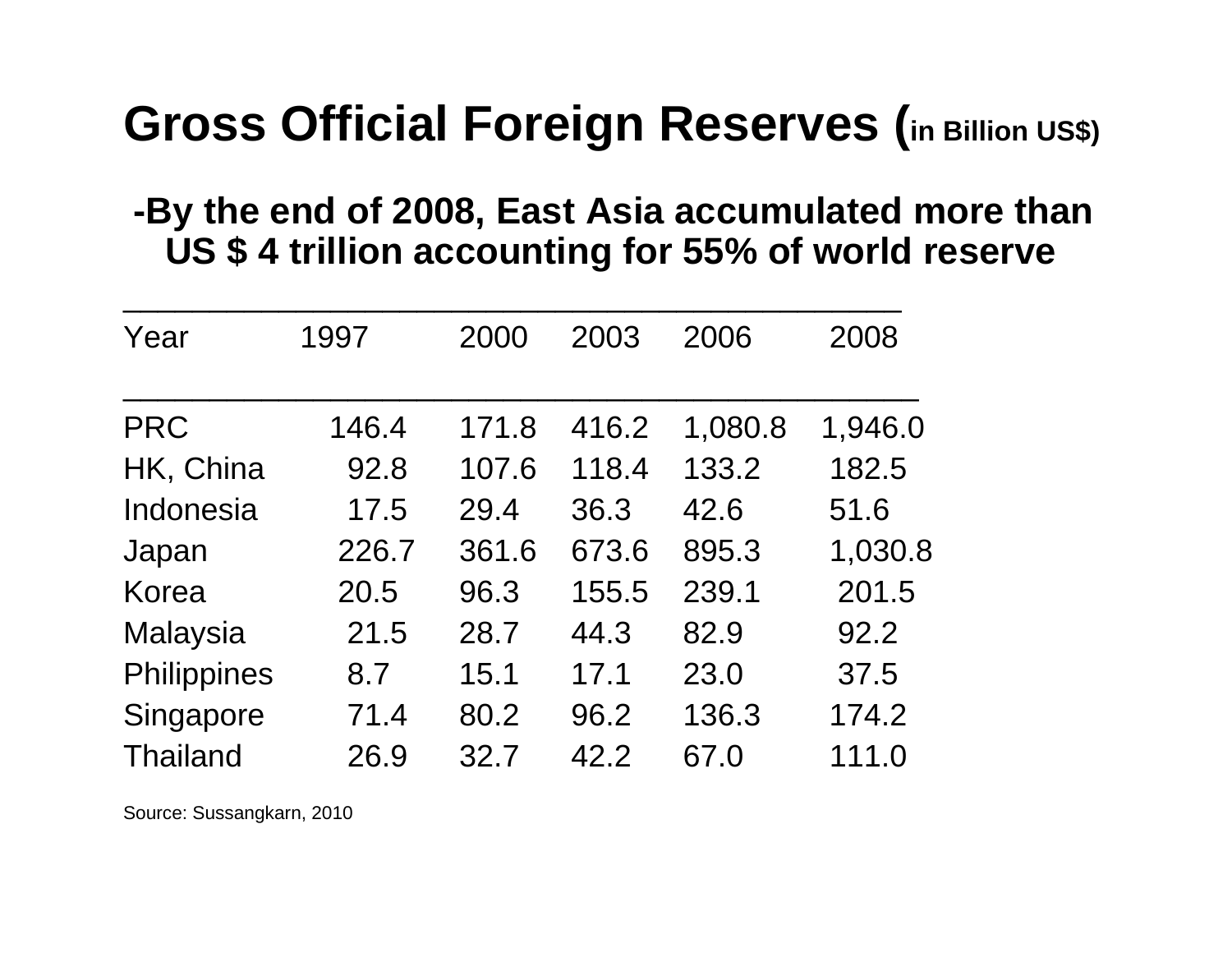### A Framework of Asian FSN

- Asian economies witnessed a series of crises/shocks due to sudden withdrawal of capital flows and hence maintained very large reserve with a large cost
- $\bullet$  Asia needs a regional financial safety nets to prevent these crisis or shocks with the support of major economies
- Enhanced Chiang Mai Initiative Multilateralization (CMIM) could be a suitable part of Asian FSN as the liquidity support mechanism
- • Need to explore how to secure a sufficient size of resources for regional safety nets
- CMIM of ASEAN, Japan, Korea and China (ASEAN +3) can be expanded to include other major economies such as Australia, New Zealand and India (ASEAN +6) in the form of "contributin g partners".
- CMIM resources can be supplemented by additional country contributions or to use the CMIM for swap agreements.
- CMIM can introduce pre-cautionary (non-crisis) facilities like FCL and offer flexible products for external shocks such as 2008 crisis without conditionality and IMF links

Source: Kawai, 2010 and Sussangkarn, 2010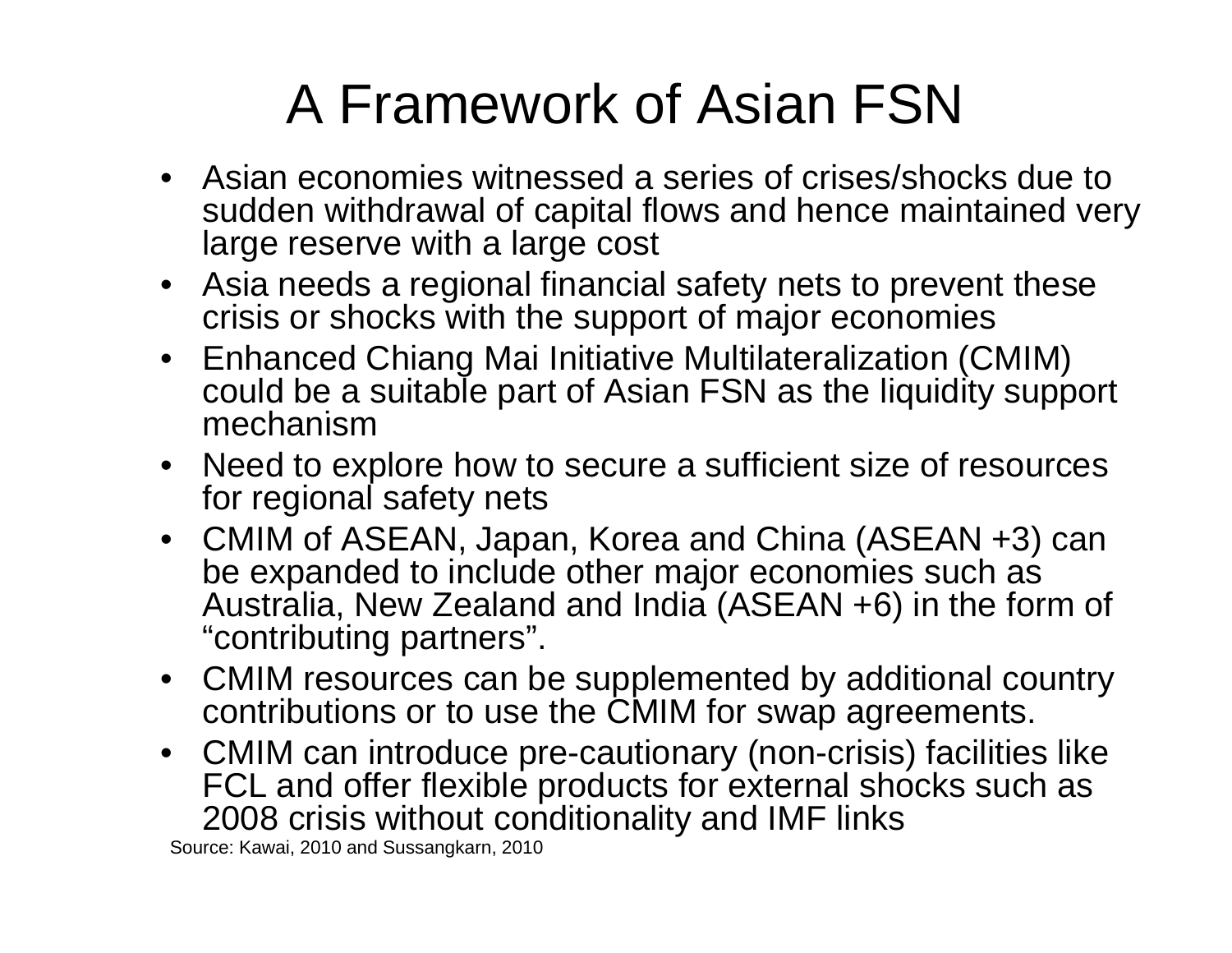# Regional Macroeconomic-Financial Surveillance

- For de-linking CMIM structurally from IMF, current regional macroeconomic-financial surveillance mechanisms and financial cooperation process of ASEAN + 3 need to be strengthened significantly.
- $\bullet$  Currently, technical and financial resources for surveillance have been very limited. Officials undertake the tasks on a part-time basis in addition to many other regular jobs. The success of a surveillance mechanism depends on a strong professional secretariat.
- The newly established ASEAN + 3 Macroeconomic Research Office (AMRO) should be strengthened with adequate resources and proper mandates. East Asia's surveillance activities cannot simply be an internal surveillance of the region. The region also needs mechanisms for surveillance of the more advanced economies that have the potential to negatively affect the region indirectly.